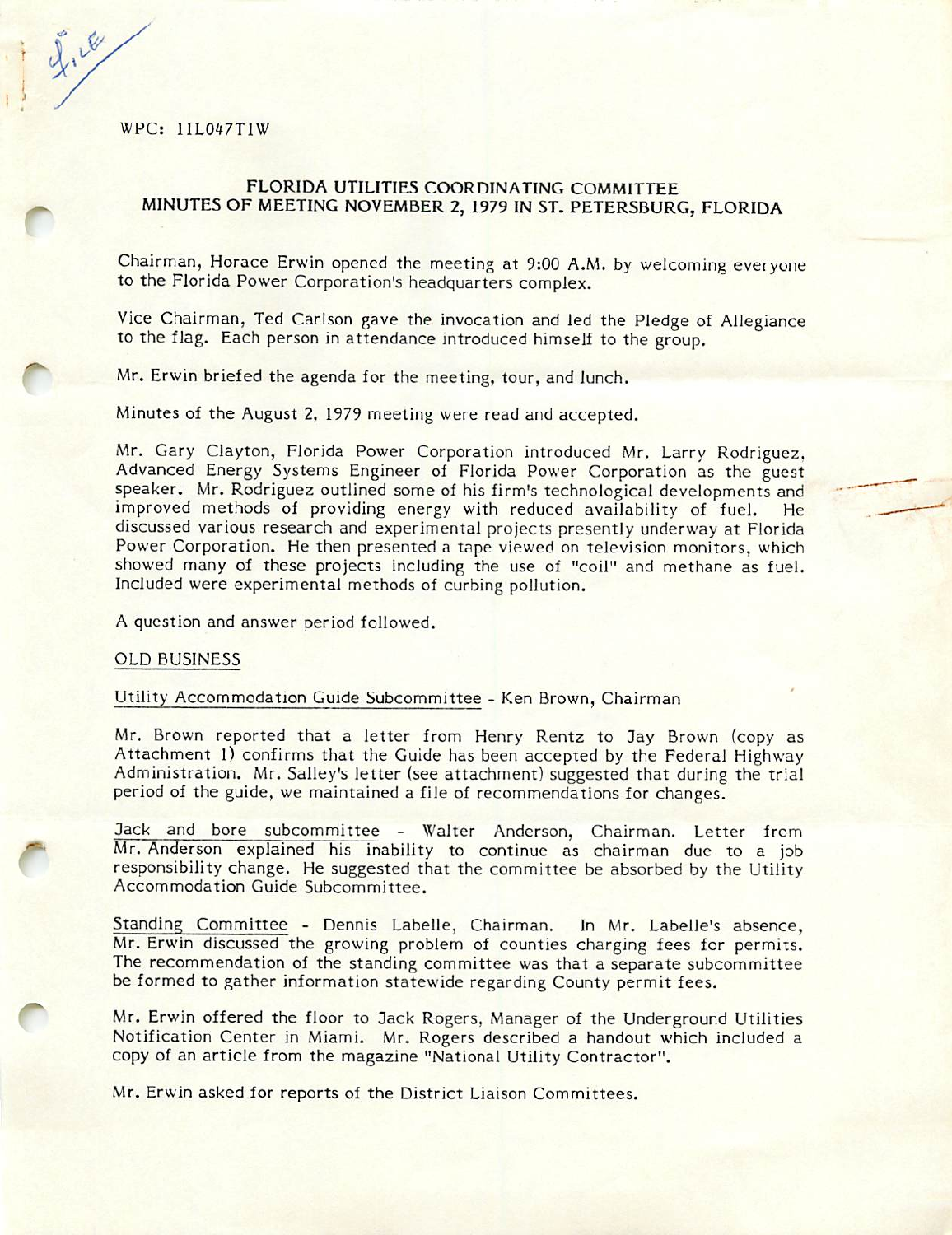District I - Lou Maiure reported that arrangements are being made for the next district meeting to be held in March, 1980.

District II - No spokesman was present.

- District III 3im Dunning reported that the plans for the next meeting were being made, but were not yet firm.
- District IV Jim Wright stated that there was a combined District IV and VI meeting held at the Boca Teeca Country Ciub in Boca Raton in September with 140 in attendance.
- District V Jim Haynie advised that the next meeting is set for January 10, 1980 at the Holiday Inn at Altamonte Springs.
- District VI Ed Williams informed that the new district is now in the process of forming a Steering Committee. A separate District VI meeting will be held in February or March, 1980.

Mr. Erwin asked for help from the District Committees and local groups in the County permitting fees study. Ed Williams urged all companies to keep a close watch on the Counties which are establishing permit fees, or those that are increasing fees. We should be receiving some services in exchange for the fees, such as proper inspection, etc.

#### NEW BUSINESS

Mr. Erwin asked for volunteers to work on a subcommittee to study the County permit fee question. He explained that the responsibilities of the subcommittee should be to gather information and provide it to the FUCC and the local groups. It should serve strictly as an advisor. Discussion followed.

Bob Foote moved that the Standing Committee take the matter up and report back to the FUCC their recommendation as to how the subcommittee should be staffed and what its functions should be. Motion passed unanimously.

Von Montford asked if all utilities were receiving copies of the DOT's Daily Diary on construction projects. The response was mostly negative. Mr. Montford assured he will see that we begin receiving them. This information is essential to the Accounting Departments on billing jobs.

Mr. Erwin explained the "employee information program" at Florida Power Corporation, which led into the viewing of a television tape produced for that program. The tape, which we viewed next, showed the recent hurricane damage and restoration work in Mobile and Pensacola.

Jim Dunning, Gulf Power Corporation, Pensacola, expressed his appreciation to Florida Power Corporation for all the help they sent to the disaster area.

Mr. Erwin briefly described the tours we were about to take of the Florida Power Corporation complex. The group then toured the facility and met back in the auditorium for questions.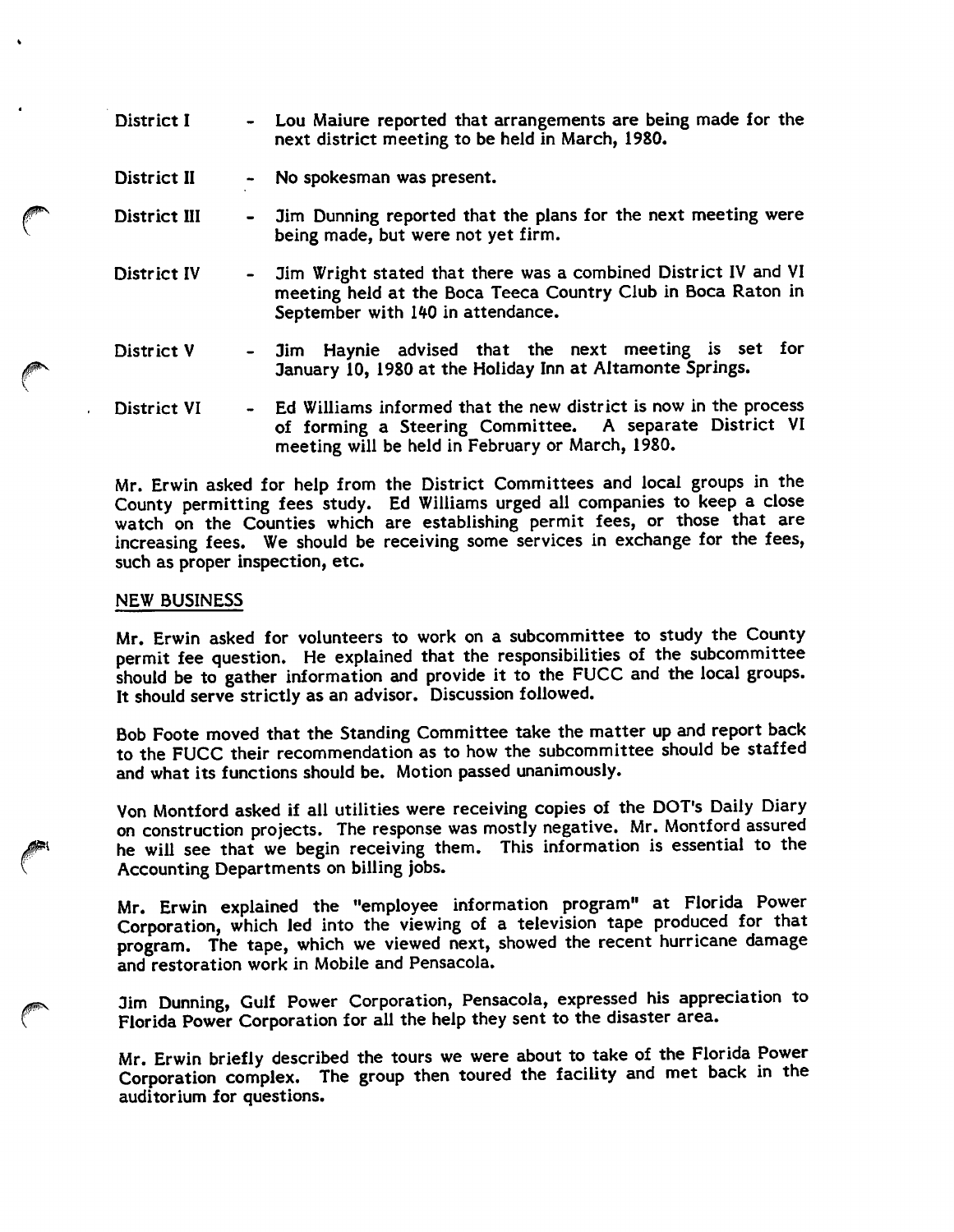Mr. Erwin adjourned the meeting at 12:00 noon. The next meeting will be held on February 1, 1979. The meeting site and sponsor will be announced in a notice to be sent to all members at a future date.

Respectfully submitted,

C. E. Hanle, Secretary

CEH/lc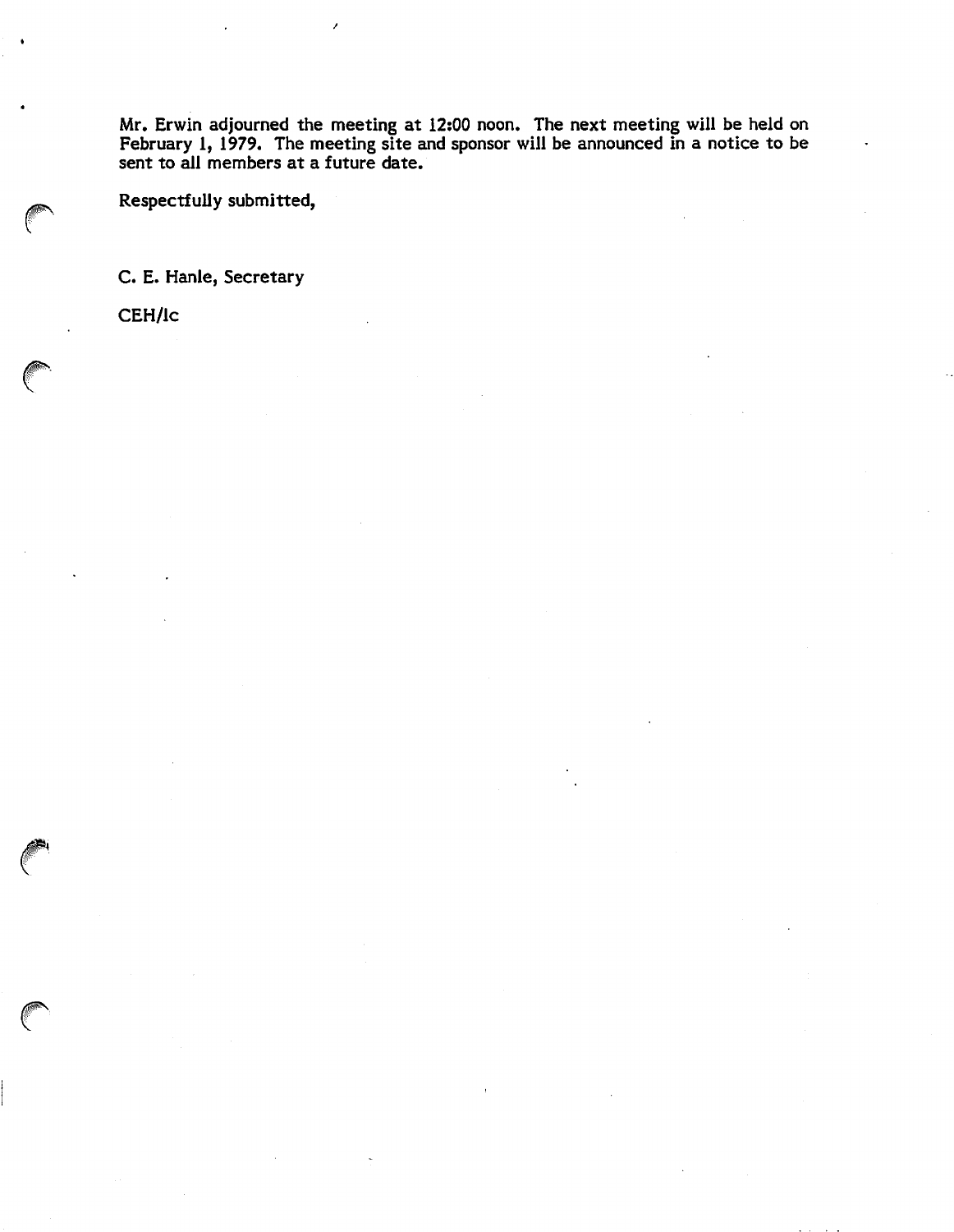$\ddot{\phantom{a}}$ 

### FLORIDA UTiLITIES COORDINATING COMMITTEE ATTENDANCE AT MEETINGS NOVEMBER 2, 1979

| <b>NAME</b>         | <b>COMPANY</b>                      | <b>ADDRESS</b>                                        | <b>PHONE</b> |
|---------------------|-------------------------------------|-------------------------------------------------------|--------------|
| C. E. Hanle         | Southern Bell                       | 6451 N. Fed. Hwy.<br>Room 1007<br>Ft. Laud., FL 33308 | 305-492-2788 |
| E. T. (Ted) Carlson | $F. P. \& L.$                       | P.O. Box 1119<br>Sarasota, FL 33579                   | 813-953-7231 |
| W. C. Holmes        | AT&T Co.                            | <b>CNA Tower</b><br>Room 1266<br>Orlando, FL          | 305-843-7925 |
| J. L. Dunning       | Gulf Power Co.                      | P.O. Box 1151<br>Pensacola, FL 32506                  | 904-434-8342 |
| Joan Crawford       | Peoples Gas System                  | 1201 3rd Ave.<br>St. Petersburg, FL                   | 813-895-3621 |
| Barney Bonfiglio    | Peoples Gas System                  | P.O. Box 13429<br>St. Petersburg, FL                  | 813-895-3621 |
| Jon Wilkinson       | Peoples Gas System                  | P.O. Box 13429<br>St. Petersburg, FL                  | 813-895-3621 |
| Lou Maiure          | Southern Gas Co.                    | P.O. Box 3499<br>Sarasota, FL                         | 813-365-1595 |
| A. E. Zimmerman     | St. Petersburg<br>D.O.T. Interstate | 3150 26th Avenue So.<br>St. Petersburg, FL 33712      | 813-893-2740 |
| D. O. Unger         | Southern Bell                       | P.O. Box 951<br>Daytona Beach, FL 32015               | 904-252-9078 |
| Ken Brown           | Tampa Electric Co.                  | P.O. Box 111<br>Tampa, FL 33601                       | 813-879-4111 |
| Larry D. Claxon     | Tampa Electric Co.                  | P.O. Box 111<br>Tampa, FL 33601                       | 813-879-4111 |
| Gary Clayton        | Florida Power Corp.                 | 3201 34th Street So.<br>St. Petersburg, FL            | 813-866-4214 |
| Larry Ennis         | United Tel. Co.                     | P.O. Box 370, Lee St.<br>Fort Myers, FL               | 813-334-1903 |
| Robin Gardner       | United Tel. Co.                     | P.O. Box 370, Lee St.<br>Fort Myers, FL               | 813-335-3568 |
| Larry Ivey          | <b>GTE</b>                          | P.O. Box 110<br>Tampa, FL 33601                       | 813-224-6473 |

 $\mathcal{L}$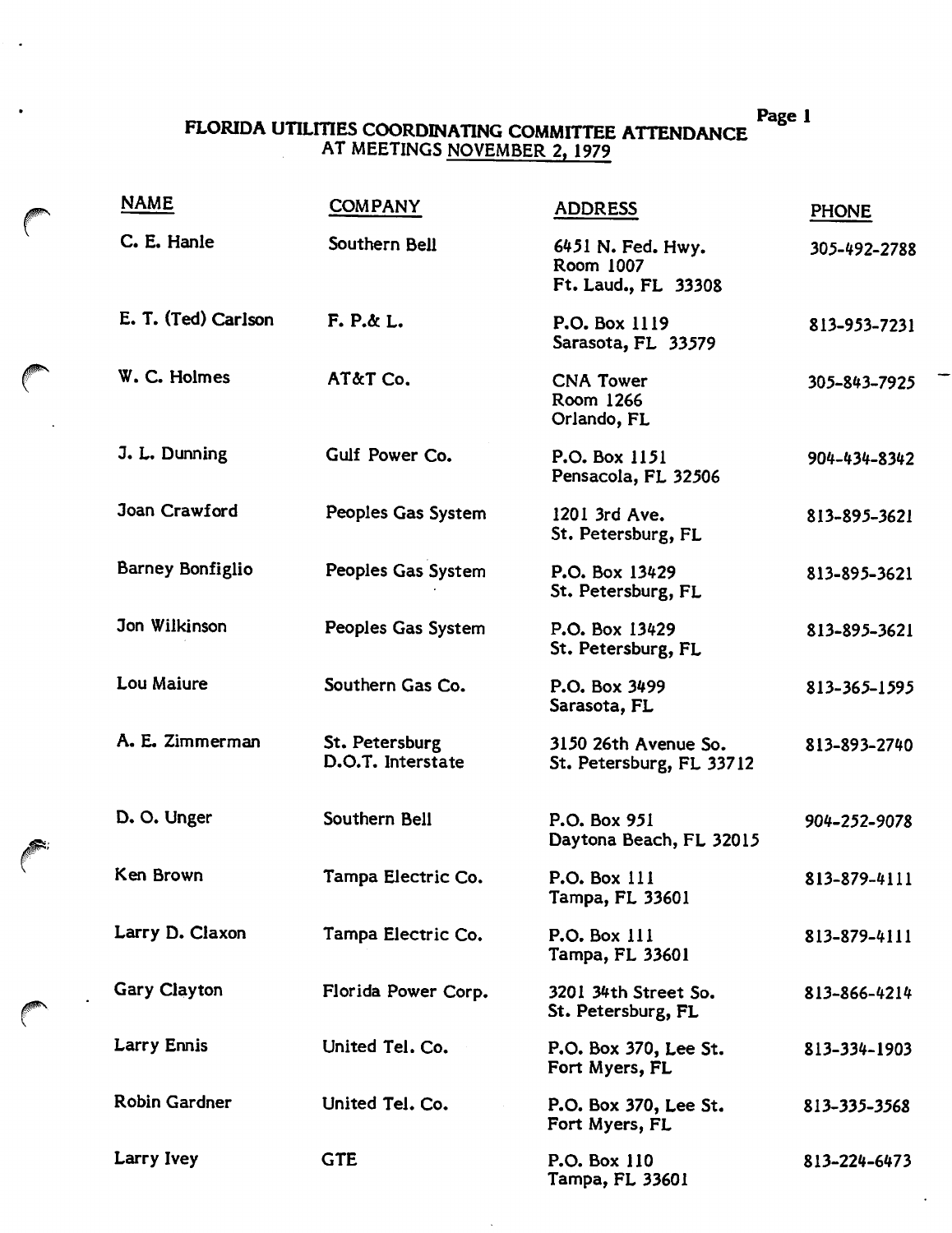| <b>NAME</b>           | <b>COMPANY</b>                    | <b>ADDRESS</b>                                                                           | <b>PHONE</b>              |
|-----------------------|-----------------------------------|------------------------------------------------------------------------------------------|---------------------------|
| J. M. Haynie          | Fla. D.O.T.                       | P.O. Box 47<br>Deland, FL 32720                                                          | 904-734-2171              |
| James E. Nutall       | Volusia County                    | 136 N. Florida Ave.<br>Deland, FL 32720                                                  | 904-736-2700<br>Ext. 2469 |
| J.A. Wright           | Fla. D.O.T.                       | 780 S.W. 24th St.<br>Ft. Laud., FL 33315                                                 | 305-524-8621              |
| John Clark            | United Tel. Co.                   | P.O. Box 1028<br>Avon Park, FL                                                           | 813-453-3243              |
| <b>Curt Roone</b>     | FP&L Co.                          | P.O. Box 151<br>Daytona Beach, FL 32015                                                  | 904-257-2334              |
| <b>Bill Duncan</b>    | FP&L Co.                          | P.O. Box 151<br>Daytona Beach, FL 32015                                                  | 904-257-2308              |
| Tom Waldo             | Southern Bell                     | 1011 E. Colonial Dr.<br>Orlando, FL                                                      | 305-898-9001              |
| Richard J. McConville | United Tel. Co.                   | 1520 Lee Street<br>Fort Myers, FL                                                        | 813-335-3402              |
| James De La Roche     | United Tel. Sys.<br>Florida Group | P.O. Box 5000<br>7th Floor - Wymore Ave.<br>P.O. Box 5000<br>Altamonte Springs, FL 32701 | 305-862-4886              |
| <b>Bob Foote</b>      | Winter Park. Tel. Co.             | P.O. Box 3000<br>Altamonte Spring, FL 32701                                              | 305-830-3445              |
| Clarence Wood         | Clay Electric<br>CO-OP, Inc.      | P.O. Box 308<br>Keystone Hts., FL 32656                                                  | 904-473-4911              |
| Tom Priest            | Sebring Utilities Comm.           | P.O. Box 971<br>Sebring, FL 33870                                                        | 813-385-0648              |
| <b>Jimmy Price</b>    | Clay Electric<br>CO-OP, Inc.      | P.O. Box 308<br>Keystone Hts., FL 32656                                                  | 904-473-4911              |
| E. Scott Boggs        | <b>Greiner Engineering</b>        | P.O. Box 23646<br>Tampa, FL 33623                                                        | 813-879-1711              |
| J. Dodger             | Peoples Gas System                | P.O. Box 2562<br>Tampa, FL 33601                                                         | 813-228-9743              |
| Don Johnson           | Gen. Tel. Co.                     | P.O. Box 110 (MC39)<br>Tampa, FL 33601                                                   | 813-224-4765              |
| <b>Ted Eckerson</b>   | Gen. Tel. Co.                     | P.O. Box 2257<br>(MC5032)<br>Cln., FL 33517                                              | 813-443-9350              |

de la provincia de la contrata de la provincia de

 $\ddot{\phantom{0}}$ 

and the company of the company

and the co

and the con-

 $\mathcal{O}(\mathcal{O}(n))$  , where  $\mathcal{O}(\mathcal{O}(n))$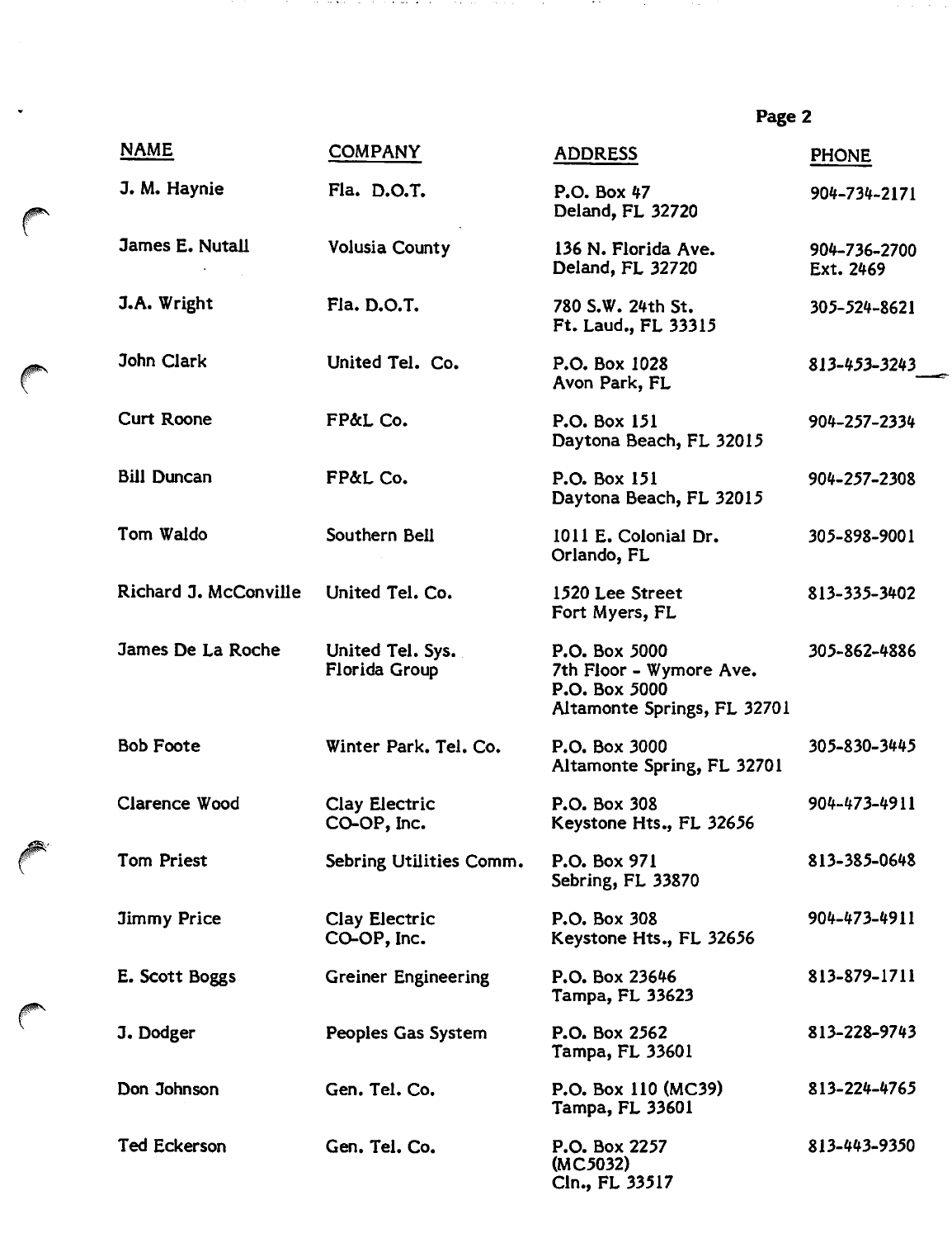| <b>NAME</b>          | <b>COMPANY</b>                    | <b>ADDRESS</b>                                        | <b>PHONE</b> |
|----------------------|-----------------------------------|-------------------------------------------------------|--------------|
| C. J. Blanlon, Jr.   | D.O.T.                            | 605 Suwannee St.<br>Tallahassee, FL                   | 904-488-8866 |
| Von Montford         | D.O.T.                            | 605 Suwannee St.<br>Tallahassee, FL                   | 904-488-8866 |
| J. K. Holman         | Southern Bell Tel.                | 6451 N. Fed. Hwy<br>Ft. Laud., FL 33308               | 305-492-3024 |
| M.B. Holman          | U.N.C.L.E.                        | Room 1016<br>6451 N. Fed. Hwy.<br>Ft. Laud., FL 33308 | 305-492-3127 |
| Ray Afeld            | "Call Candy"                      | 4520 Oakellar St.<br>Tampa, FL 33611                  | 813-839-8881 |
| <b>Jim Frankford</b> | Gen. Tel. Co. of Fla.             | P.O. Box 2929<br>Sarasota, FL 33578                   | 813-953-8989 |
| Len Raney            | Gen. Tel. Co. of Fla.             | P.O. Box 2929<br>Sarasota, FL 33578                   | 813-953-8934 |
| Joe Kehoe            | Gen. Tel. Co. of Fla              | 821 lst Ave. N<br>St. Petersburg, FL 33701            | 813-893-4591 |
| Verne Brown          | Gen. Tel. Co. of Fla.             | P.O. Box 110 (MC39)<br>Tampa, FL 33601                | 813-224-6011 |
| James A. Reed        | City of Plant City                | P.O. Drawer "E"<br>Plant City, FL 33566               | 752-3125     |
| Lee C. Spitzkopf III | Fla. DOT - Miami                  | Suite 520<br>401 N.W. 2nd Ave.<br>Miami, FL 33128     | 305-377-5367 |
| <b>Ed Gainey</b>     | <b>AT&amp;T</b>                   | 1350 N.W. 40th Ave.<br>Ft. Laud., FL 33313            | 305-587-0910 |
| R.P. Hall            | Peoples Gas System                | 555 N.E. 124th St.<br>N. Miami, FL                    | 305-893-2522 |
| Jack R. Rogers       | <b>U.U.N.C.</b>                   | Room 359<br>666 N.W. 79th Ave.<br>Miami, FL           | 305-264-6820 |
| <b>Ed Williams</b>   | Southern Bell                     | Room 542<br>666 N.W. 79th Ave.<br>Miami, FL           | 305-263-3108 |
| <b>Earl Garlotte</b> | <b>Orlando Utilities</b><br>Comm. | 500 S. Orange Ave.<br>Orlando, FL                     | 423-9100     |

 $\cdot$ 

 $\ddot{\bullet}$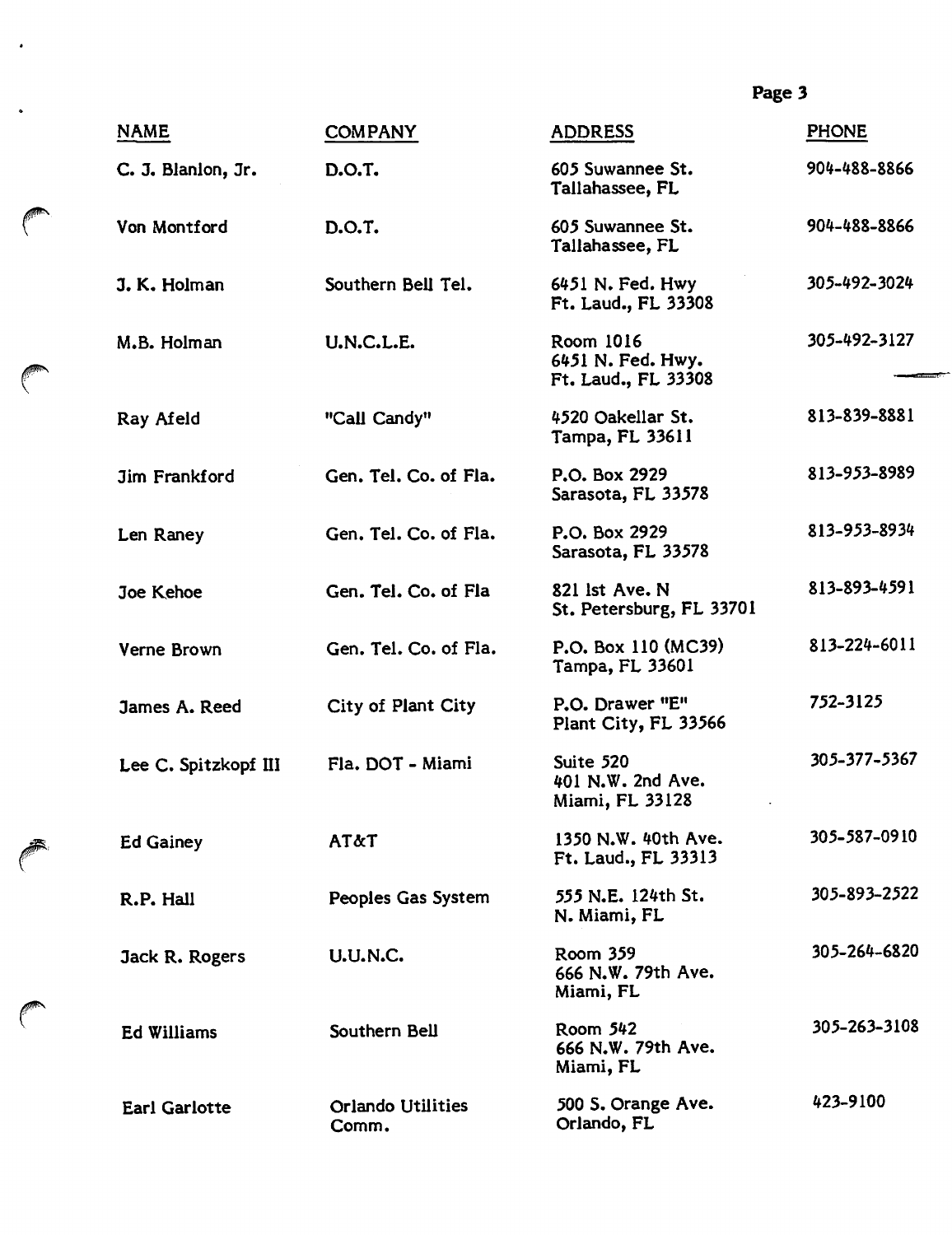| <b>NAME</b>           | <b>COMPANY</b>          | <b>ADDRESS</b>                                 | <b>PHONE</b> |
|-----------------------|-------------------------|------------------------------------------------|--------------|
| Russ Appel            | Fla. Power Transmission | St. Petersburg, Fla.                           | 813-866-5350 |
| W.L. Childs           | D.O.T.                  | Bartow, FL                                     | 813-533-8161 |
| R. A. DePrimo         | Dade County T.S.D.      | Miami, FL                                      | 305-579-5575 |
| Carter C. Holley      | DOT Tallahassee         | Tallahassee, FL                                | 904-488-8866 |
| <b>Arthur Dillard</b> | City of Tampa Water     | Tampa, FL                                      | 813-223-8666 |
| Horace Erwin          | Fla. Power Corp.        | P.O. Box 14042 H-5<br>St. Petersburg, FL 33733 | 813-866-5151 |

 $\bullet$ 

 $\bullet$ 

 $\mathcal{L}_{\text{max}}$  and  $\mathcal{L}_{\text{max}}$ 

 $\label{eq:2.1} \begin{split} \mathcal{L}_{\text{max}}(\mathbf{X}) = \mathcal{L}_{\text{max}}(\mathbf{X}) \,, \end{split}$